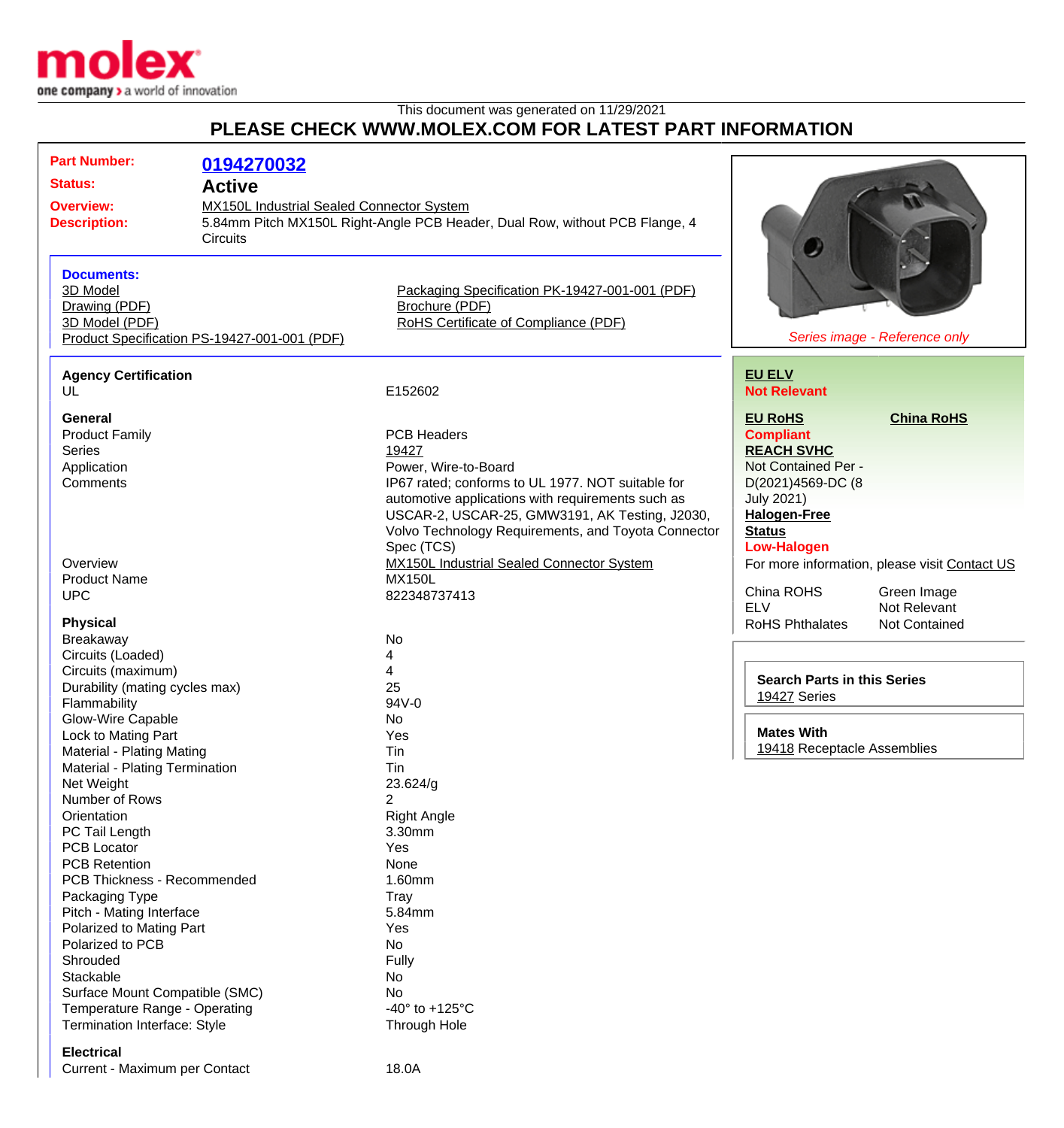**Material Info**

**Reference - Drawing Numbers** Packaging Specification **PK-19427-001-001** Product Specification **PS-19427-001-001** Sales Drawing Sales Drawing SD-19427-020-001

This document was generated on 11/29/2021 **PLEASE CHECK WWW.MOLEX.COM FOR LATEST PART INFORMATION**